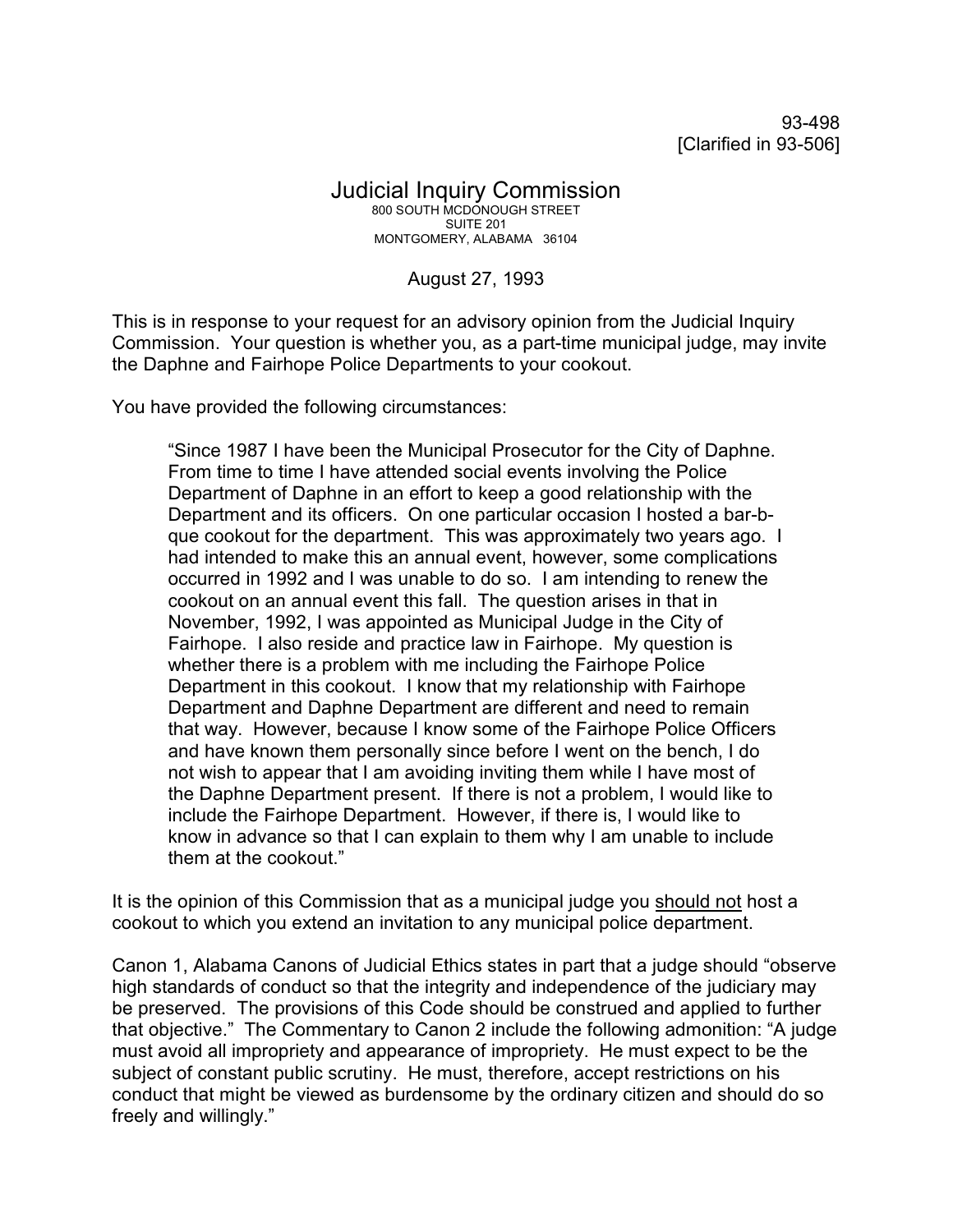## Page 2 93-498

Canon 2C provides: "A judge should not allow his . . . social . . . relationships to influence his judicial conduct or judgment. He should not lend the prestige of his office to advance the private interests of others; nor should he convey or permit others to convey the impression that they are in a special position to influence him." A reading of the provisions of Canons 1, 2, and 3 makes clear that Canon 2C includes the admonishment that a judge should not engage in conduct which tends to make it appear that his social relationships influence his judicial conduct or judgment. See Advisory Opinion 78-35 (judge should not become dues paying honorary member of the Fraternal Order of Police).

Here, the hosting of a cookout on an annual basis for a police department lends the appearance that you are attempting to "curry favor" with a special interest group. In municipal court, the whole case often turns on whether the judge believes the police officer or the defendant. The hosting of an annual cookout under the circumstances presented here would provide ample reason to question the judge-host's impartiality. Such conduct, no matter how innocently conceived, provides reasonable ground to assume that the judge would automatically give more credence to the testimony of a police officer than that of any other witness. "Judges have been charged with bias because of extrajudicial familiarity with a witness." J. Shaman, S. Lubet, J. Alfini, Judicial Conduct and Ethics 126 (1990).

We note that this cookout is not an established "annual" event and has been held on only one occasion in the past. On that occasion, you were the city prosecutor. This is something you are intending to establish on an annual basis after you have been appointed municipal judge.

You indicate that the police departments of both municipalities are relatively small and that many of the officers are your personal friends; therefore, in order to avoid hurting any officer's feelings, it is necessary to invite the entire police department. However, it is that very smallness of the municipalities and police departments which fosters the existence of the appearance of impropriety and "done deals" between the police department and the municipal judge.

While friendships among municipal judges and police officers are common and even desirable, "when the association exceeds 'what might reasonably be expected' in light of the associational activities of an ordinary judge ... the unusual aspects of a social relation may give rise to a reasonable question about the judge's impartiality." United States v. Murphy, 768 F. 2d 1518 (7th Cir. 1985) (treating relationships between judges and attorneys).

The importance and significance of the position of municipal judge cannot be underestimated. "Far more Alabama citizens appear as complainants or defendants in municipal courts than in any other courts. Consequently, most citizens get their first impressions of the Alabama Judicial System in a municipal court." T. Bishop, Municipal Courts preface (1991).